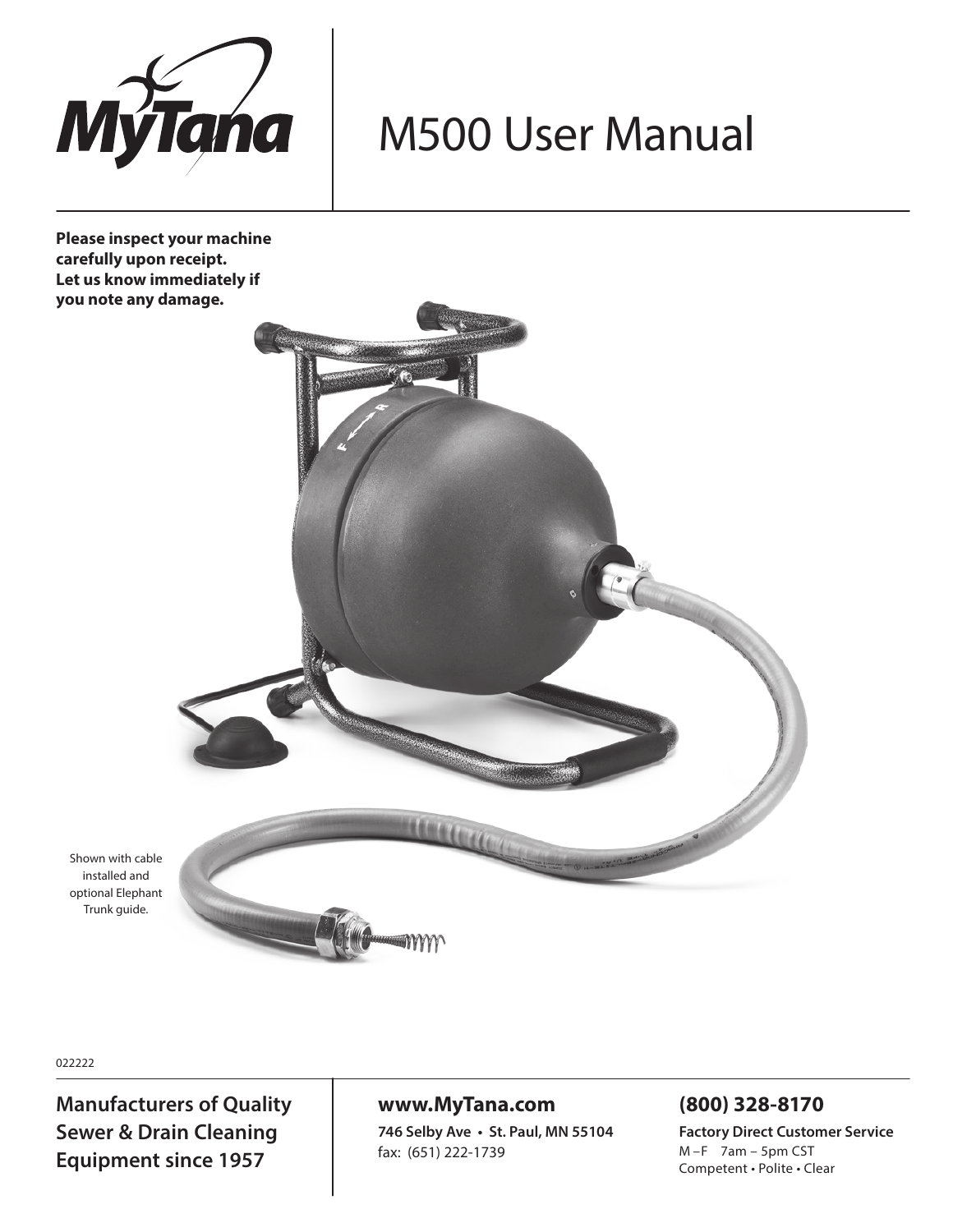### **-IMPORTANT NOTICE-**

### **THIS MACHINE IS NOT TO BE OPERATED BY ANYONE UNTIL HAVING CAREFULLY READ THIS INSTRUCTION BOOK ON ITS USE.**

### **IF ANYONE ELSE THAN THE ORIGINAL BUYER OF OUR EQUIPMENT IS TO USE THE EQUIPMENT, THEN HE or SHE IS TO BE FURNISHED WITH AN INSTRUCTION BOOK.**

**Download new and/or additional instruction books at Mytana.com**





#### **Elephant trunk**

The optinal elephant trunk (cable guide) is handy for operating cable through overflows, sink traps or under lavatories. It also helps to protect fixtures from the cable.

The trunk can be easily attached/detached by releasing the spring pin (see left). Be sure to feed the cable through the trunk BEFORE attaching.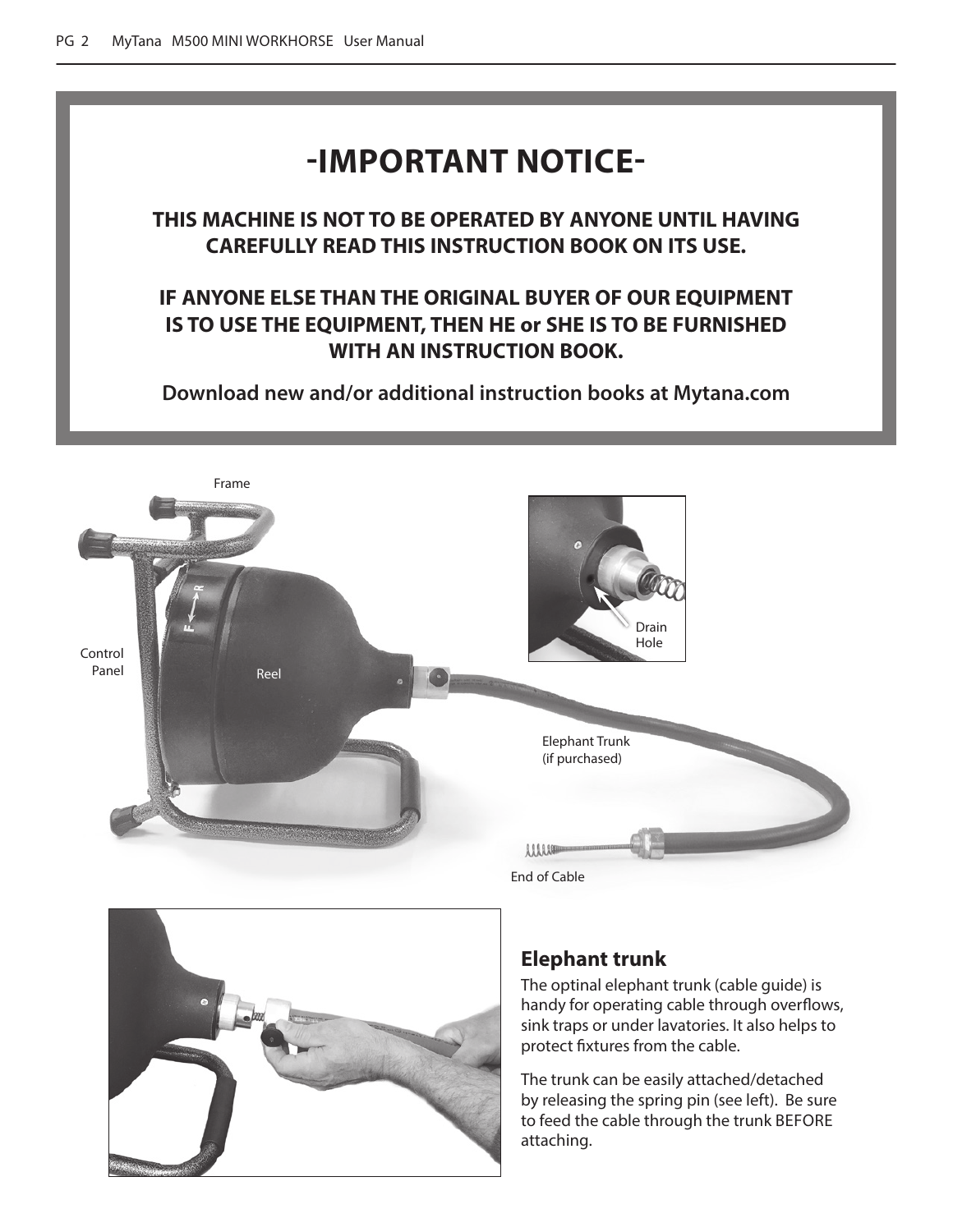### Control Panel



The pneumatic foot pedal must have pressure on it to engage the pneumatic switch. Step on pedal to activate machine; remove pressure to stop machine.

To help increase the longevity of your pedal/ hose, place your foot on pedal directly opposite the hose fitting.





The foot pedal and hose may need to be replaced from time to time. Simply loosen pressure nut on the end of the hose and pull upward to remove foot pedal/ hose unit for pneumatic switch.

### Reloading Cable

If you ever need to replace the cable, or it comes completely out, reload making sure the cable is started into the reel properly —counter-clockwise when facing reel.

5/16" cable goes into the drum better if the machine is running in reverse.

NOTE: Reel is designed for 50' of 1/4" cable or 40' of 5/16" cable. Too much cable in the reel will impede the travel of the cable through the guide tube.